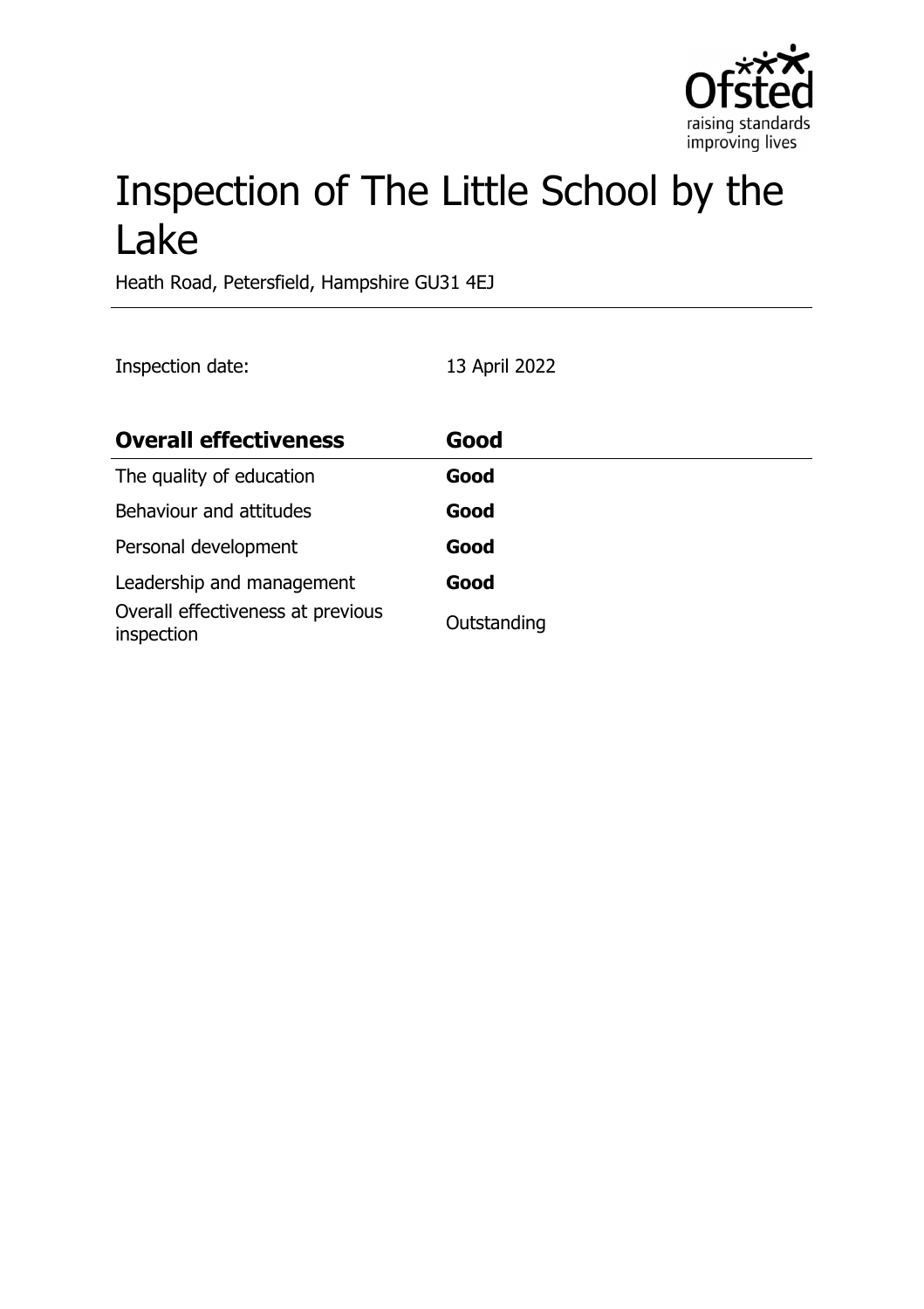

# **What is it like to attend this early years setting?**

#### **The provision is good**

Children settle quickly. They have strong attachments with their key person. Children who need a little reassurance cuddle up to their key person, which helps them to feel safe and secure. Children listen attentively to the warm and nurturing staff. They eagerly follow the instructions as they take part in musical activities. Children pretend to be 'ants' and 'Komodo dragons' as they dance around.

Children's language is supported well. Staff frequently read stories with them and sing nursery rhymes. Children learn new words often. For example, as they take part in scavenger hunts out in the garden, they learn about 'shield bugs' and 'blue tits'. Children make good progress in their learning and development. They behave well and staff have high expectations. Children understand the rules and boundaries and keenly follow these. For instance, they tell others that they cannot run inside because they will fall over and hurt themselves.

Children spend much of their time out in the garden. They learn to move in a range of different ways. For example, very young children learn to walk up slopes by exploring an obstacle course. Children learn to be creative as they play outside. For instance, they use mops covered in paint to create large-scale pictures.

#### **What does the early years setting do well and what does it need to do better?**

- Staff's well-being is a high priority for the manager. She has an effective opendoor policy and is easily approachable. The manager provides staff with plenty of opportunities to discuss their own well-being.
- Children are curious and keen to learn. However, not all staff are aware of the overall curriculum and how to build on children's knowledge further as they play.
- Staff support children's personal, social and emotional development well. They act as good role models. For instance, they demonstrate how to sit for lunch and use cutlery. Staff support children as they learn to take turns with one another from a very young age. For example, very young children learn to take turns as they fill their buckets up during a sensory activity.
- $\blacksquare$  Children start to develop their independence skills from the very beginning. Very young children learn how to take their shoes off when they come inside. Older children dress themselves in waterproof clothing and wellington boots ready to go into the garden.
- $\blacksquare$  Children with special educational needs and/or disabilities make good progress. Their needs are well supported by staff. Staff work closely with outside agencies to ensure that children benefit from further support. This helps them to meet their developmental targets.
- Staff introduce simple numerical problems to children's play. For example, staff encourage children to work out how much change to give as they play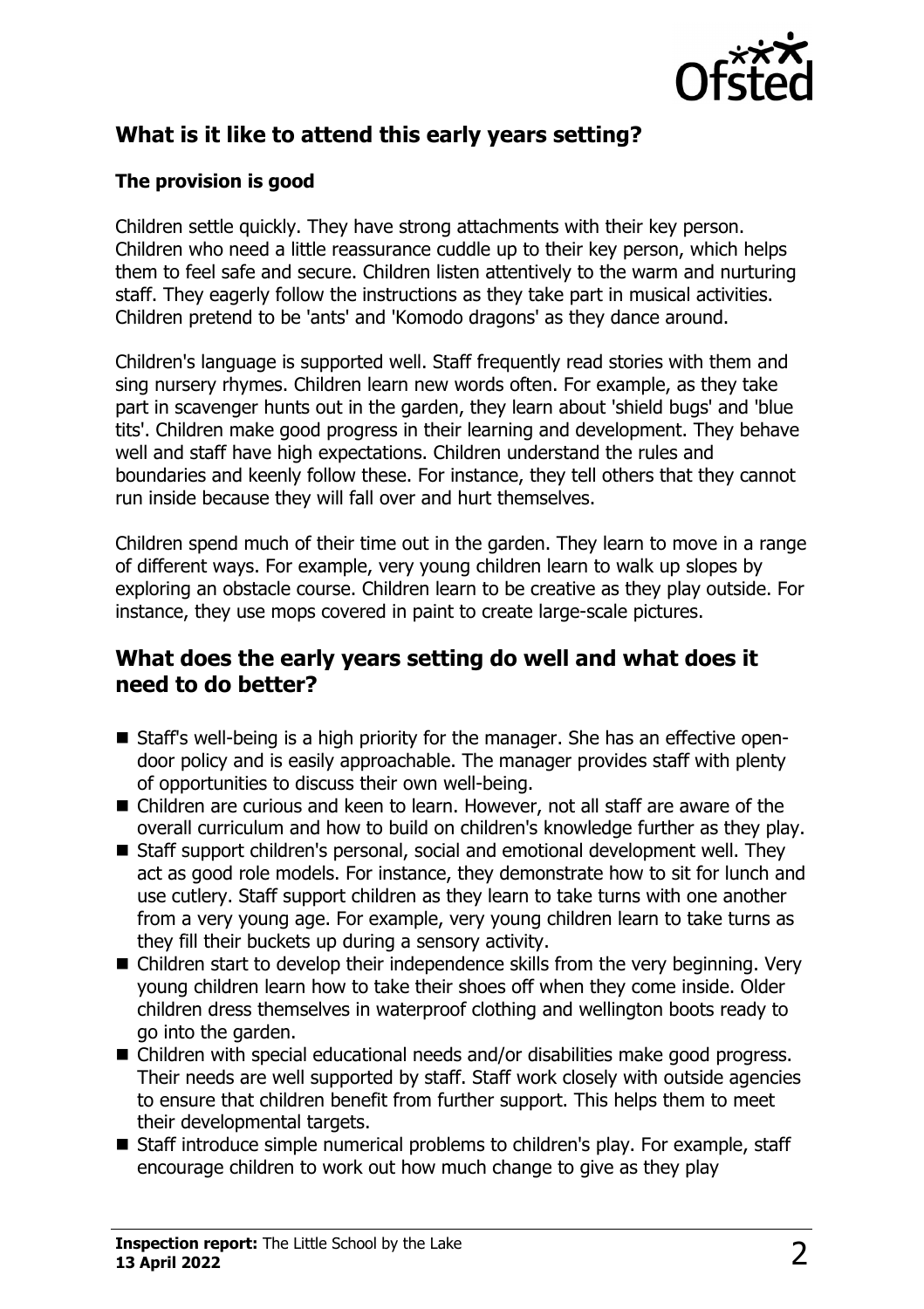

'restaurants'. Children confidently solve the sum and hand back the correct 'change'.

- $\blacksquare$  Staff do not always ensure that all children consistently benefit from meaningful interactions. Most-able children, at times, are more dominant. This leads to staff's focus shifting directly to these children as they extend their learning further. At times, they do not engage effectively with those children who are less confident. Those in senior positions do not always provide staff with enough supervision and coaching to address this.
- $\blacksquare$  Partnerships with parents are strong. Parents talk positively about the communication they receive. This includes regular updates about their children's learning and development. They explain that they are confident about raising issues with the manager, should they need to.
- Staff skilfully develop children's knowledge of the natural world. They teach children how to use reference books to look up what they have found on their bug hunts. For example, they use a reference book about insects to work out which bugs they have found in the garden.

# **Safeguarding**

The arrangements for safeguarding are effective.

The manager understands her safeguarding role and responsibilities. Staff have updated their knowledge recently on how to report concerns outside of the nursery. This includes, if necessary, how to report allegations against members of staff. Staff know the signs and symptoms that may indicate a child is at risk of harm. Staff understand and follow new processes for when children arrive with prior injuries. They have a good understanding of wider safeguarding issues, such as radicalisation. The manager demonstrates a good knowledge of safer recruitment to ensure the suitability of staff working with children.

## **What does the setting need to do to improve?**

#### **To further improve the quality of the early years provision, the provider should:**

- $\blacksquare$  enhance staff's knowledge of the curriculum and learning intent to ensure that the curriculum is sequential
- $\blacksquare$  focus supervision, coaching and training more specifically to further develop staff's interactions with less-confident children.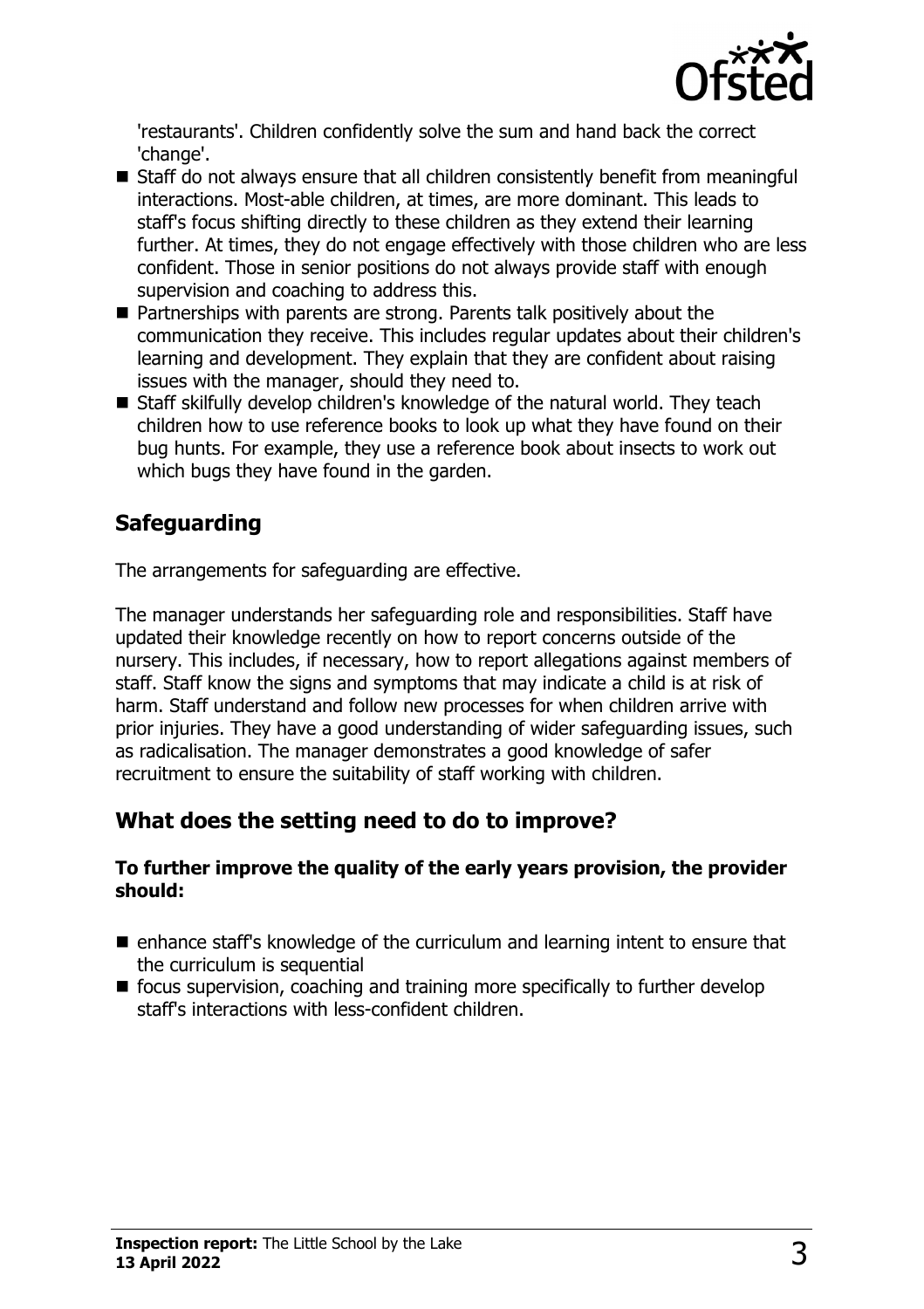

| <b>Setting details</b>                              |                                                                                      |
|-----------------------------------------------------|--------------------------------------------------------------------------------------|
| Unique reference number                             | EY301512                                                                             |
| <b>Local authority</b>                              | Hampshire                                                                            |
| <b>Inspection number</b>                            | 10231252                                                                             |
| <b>Type of provision</b>                            | Childcare on non-domestic premises                                                   |
| <b>Registers</b>                                    | Early Years Register, Compulsory Childcare<br>Register, Voluntary Childcare Register |
| Day care type                                       | Full day care                                                                        |
| Age range of children at time of<br>inspection      | $0$ to 4                                                                             |
| <b>Total number of places</b>                       | 60                                                                                   |
| Number of children on roll                          | 88                                                                                   |
| Name of registered person                           | Matthews, Patricia Lynne                                                             |
| <b>Registered person unique</b><br>reference number | RP905628                                                                             |
| <b>Telephone number</b>                             | 01730 231537                                                                         |
| Date of previous inspection                         | 17 August 2017                                                                       |

### **Information about this early years setting**

The Little School by the Lake registered in 1998 and re-registered in 2005 under its current ownership. The nursery is close to the centre of Petersfield, Hampshire. There are 19 members of staff who work with the children, 12 of whom hold relevant early years qualifications at level 3, 4, 5 or 6, while others are studying for their qualifications. The nursery is open from Monday to Friday all year round. Sessions are from 8am to 6pm. The nursery provides funded early education for two-, three- and four-year-old children.

### **Information about this inspection**

**Inspector** Natasha Jarvis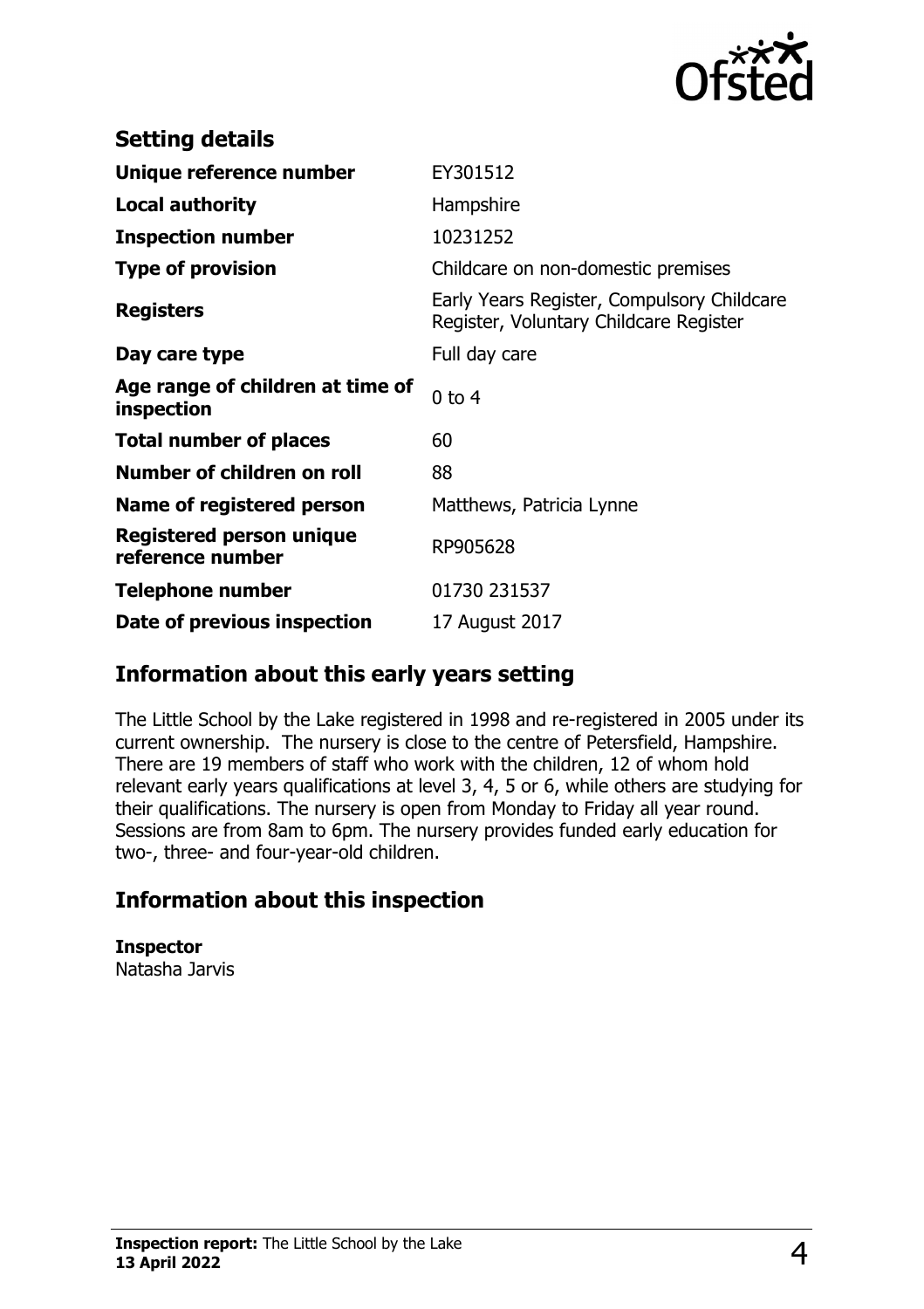

#### **Inspection activities**

- $\blacksquare$  This was the first routine inspection the nursery received since the COVID-19 pandemic began. The inspector discussed the impact of the pandemic with the provider and has taken that into account in their evaluation of the nursery.
- $\blacksquare$  The manager explained the curriculum intentions to the inspector during a learning walk.
- $\blacksquare$  The manager and the inspector observed and evaluated an activity together.
- $\blacksquare$  The inspector observed staff and children throughout the day.
- Parents shared their views with the inspector through discussions.
- $\blacksquare$  The inspector sampled relevant documents.

We carried out this inspection under sections 49 and 50 of the Childcare Act 2006 on the quality and standards of provision that is registered on the Early Years Register. The registered person must ensure that this provision complies with the statutory framework for children's learning, development and care, known as the early years foundation stage.

If you are not happy with the inspection or the report, you can [complain to Ofsted](http://www.gov.uk/complain-ofsted-report).